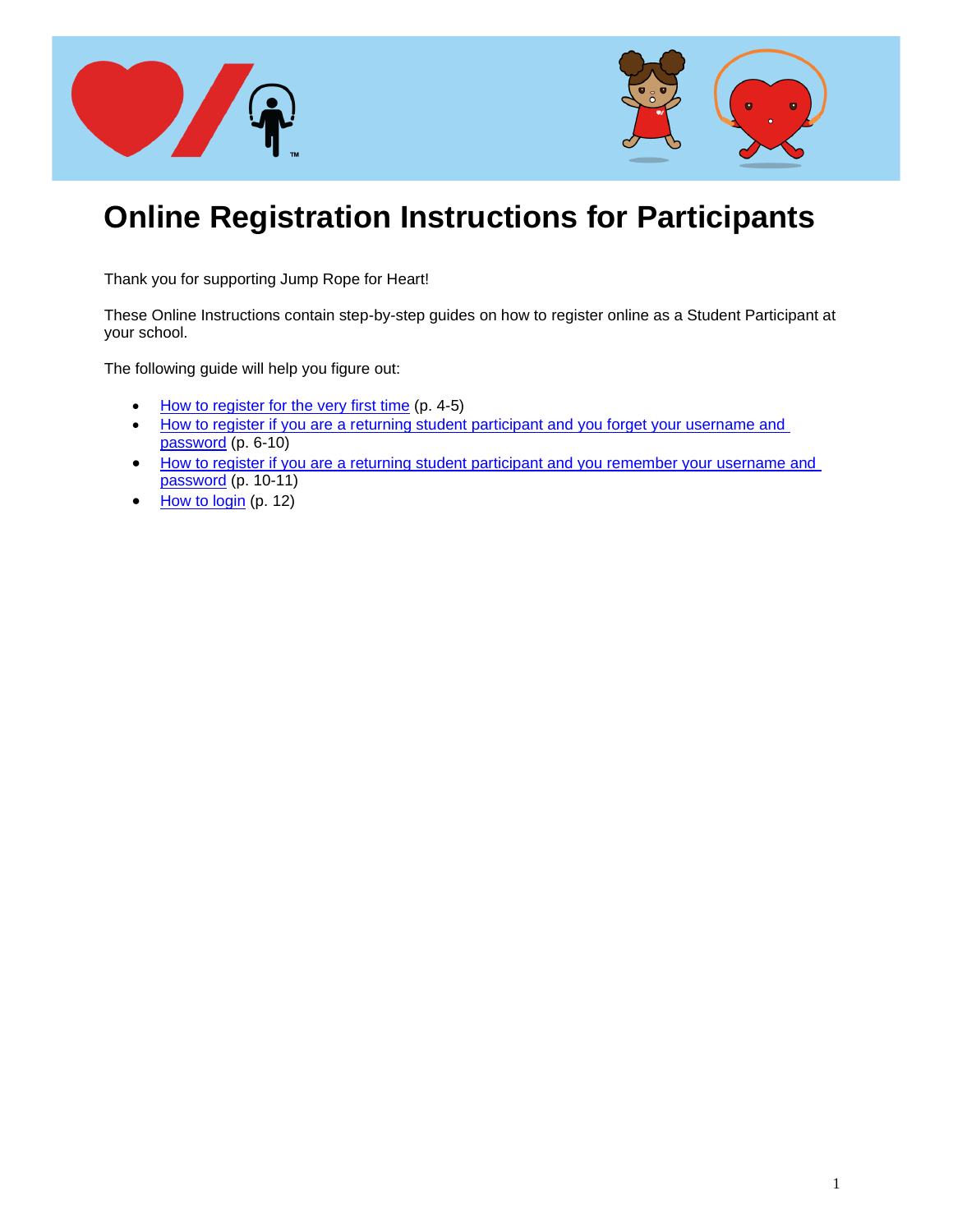

# **How to Register**

Online fundraising allows you to easily raise funds and share life-saving information with your friends and family. Here's how to get started:

1. Go to [www.jumpropeforheart.ca](http://www.jumpropeforheart.ca/) and click "JOIN US".



2. Search for your school. Once found click "Join"

**Tip:** If you cannot find your school, remove an accent or punctuation. For example: change École to Ecole or St. to St

|                         |                                                                                                                      | Welcome — or welcome back! Get ready to join the school event nobody wants to skip! Let's get started. |
|-------------------------|----------------------------------------------------------------------------------------------------------------------|--------------------------------------------------------------------------------------------------------|
|                         | Start by searching for <b>your school</b> or join the <b>National Jump Team</b> if your school is not participating: |                                                                                                        |
| Jump test school        |                                                                                                                      | <b>Search</b>                                                                                          |
|                         |                                                                                                                      |                                                                                                        |
| <b>Jump Test School</b> |                                                                                                                      |                                                                                                        |
| <b>Address Jacob</b>    |                                                                                                                      |                                                                                                        |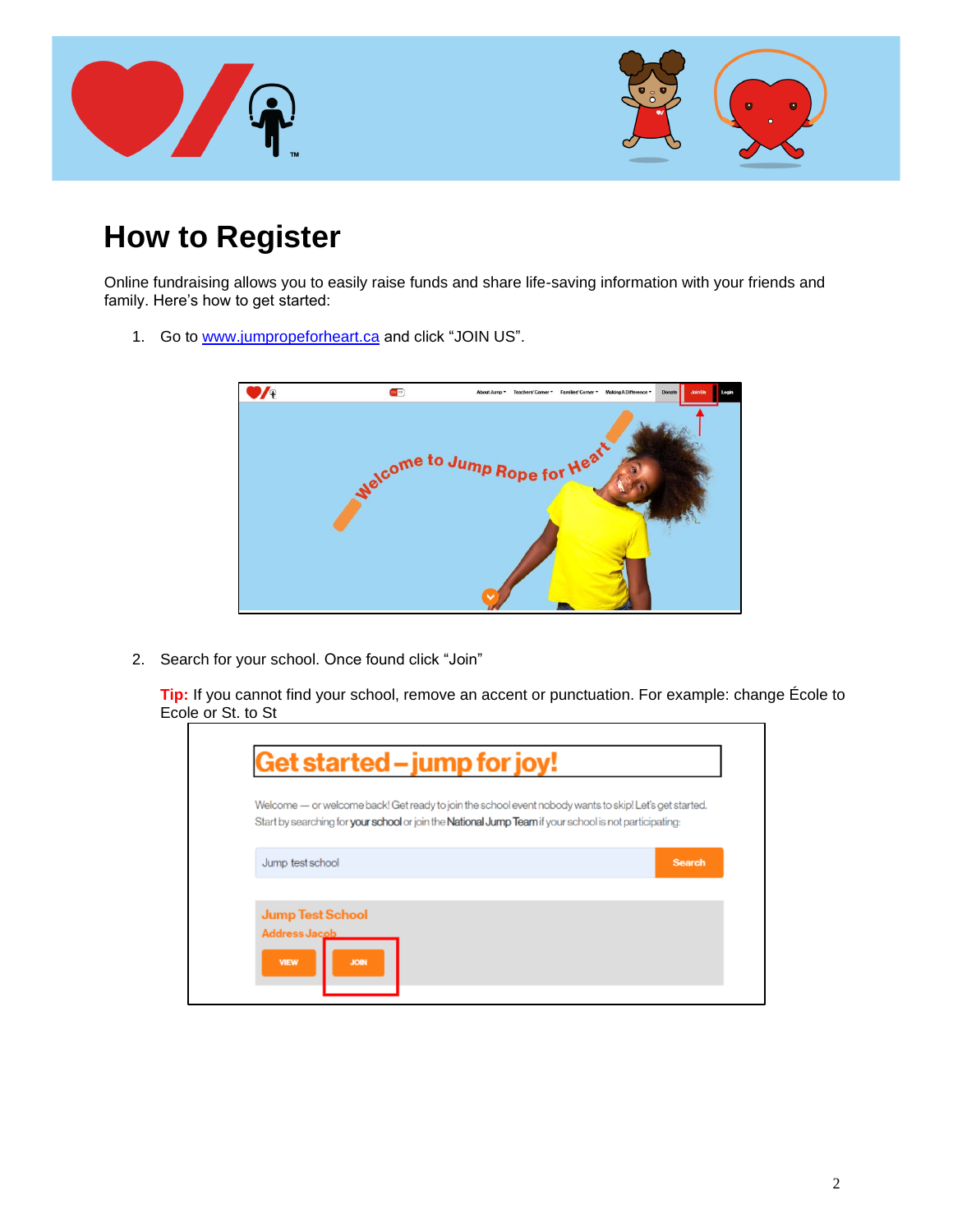



3. Complete the **Participation Options** page and click "Next Step".

<span id="page-2-0"></span>

| 2 Select Options<br>1 Get Started<br>3 Provide Details              | 4 Agree to Terms<br>5 Review<br>6 Make Payment |
|---------------------------------------------------------------------|------------------------------------------------|
| <b>Participation Options</b>                                        |                                                |
|                                                                     | *Indicates Required                            |
| * Select a Participation Type                                       |                                                |
| <b>Student Fundraiser</b><br>$\bullet$                              |                                                |
| <b>Teacher Fundraiser</b><br>Ο                                      |                                                |
| <b>Teacher Coordinator</b><br>O                                     |                                                |
|                                                                     |                                                |
| Your Fundraising Goal:                                              |                                                |
| \$150.00                                                            |                                                |
| Suggested Goal: \$150.00                                            |                                                |
| Would you like to make an additional gift?                          |                                                |
| If you wish to make a self donation, please enter the amount below: |                                                |
|                                                                     |                                                |
|                                                                     |                                                |
| $\Box$ Yes, make this an anonymous gift.                            |                                                |
| Yes, you can display the amount of my donation publicly.            |                                                |
| <b>Next Step</b>                                                    |                                                |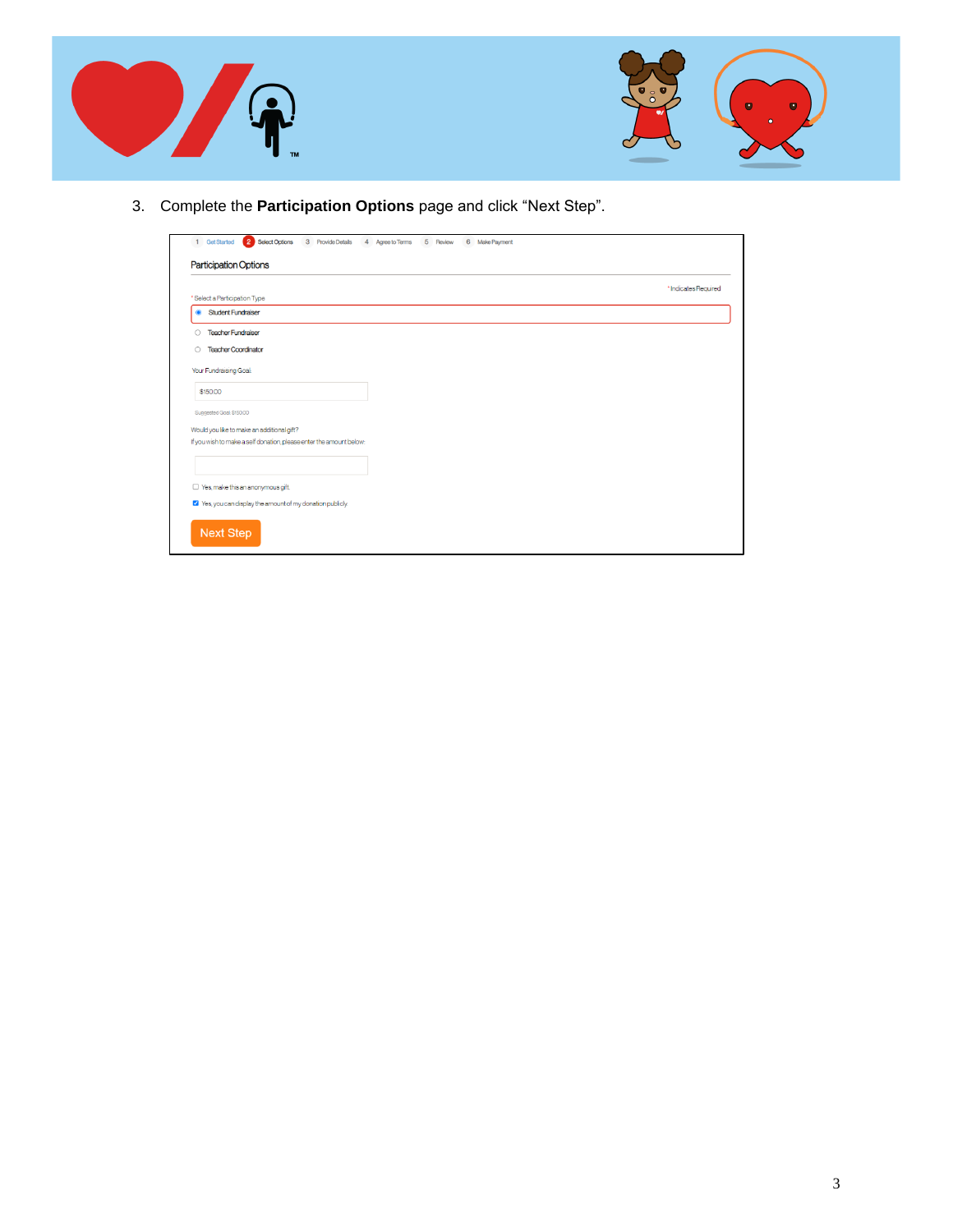



## **How to Register for the first time**

1. If you are registering online for the first time then select "Join as New Participant"

| 2 Select Options<br><b>Get Started</b>             | <b>Provide Details</b><br>$\mathbf{3}$<br>4 Agree to Terms<br>5<br>Review |
|----------------------------------------------------|---------------------------------------------------------------------------|
| Returning Participant or User Login                |                                                                           |
| New User<br>Join as a<br><b>New</b><br>Participant | Returning User<br>* User Name:<br>* Password:<br>Login                    |
|                                                    | Email me my login information                                             |

2. Complete the **Registration** pages and click "Next Step". Most fields are required in order to continue.

| <b>Provide Details</b><br>1 Get Started<br>2 Select Options<br>3 | 4 Agree to Terms | 5 Review |
|------------------------------------------------------------------|------------------|----------|
| Registration                                                     |                  |          |
|                                                                  |                  |          |
| Please complete the registration form below                      |                  |          |
| <b>Personal Information</b>                                      |                  |          |
| * First Name                                                     |                  |          |
|                                                                  |                  |          |
| * Last Name                                                      |                  |          |
|                                                                  |                  |          |
|                                                                  |                  |          |
| <b>Contact Information</b>                                       |                  |          |
| * Email:                                                         |                  |          |
|                                                                  |                  |          |
| V I would like to be emailed when a gift is made on my behalf.   |                  |          |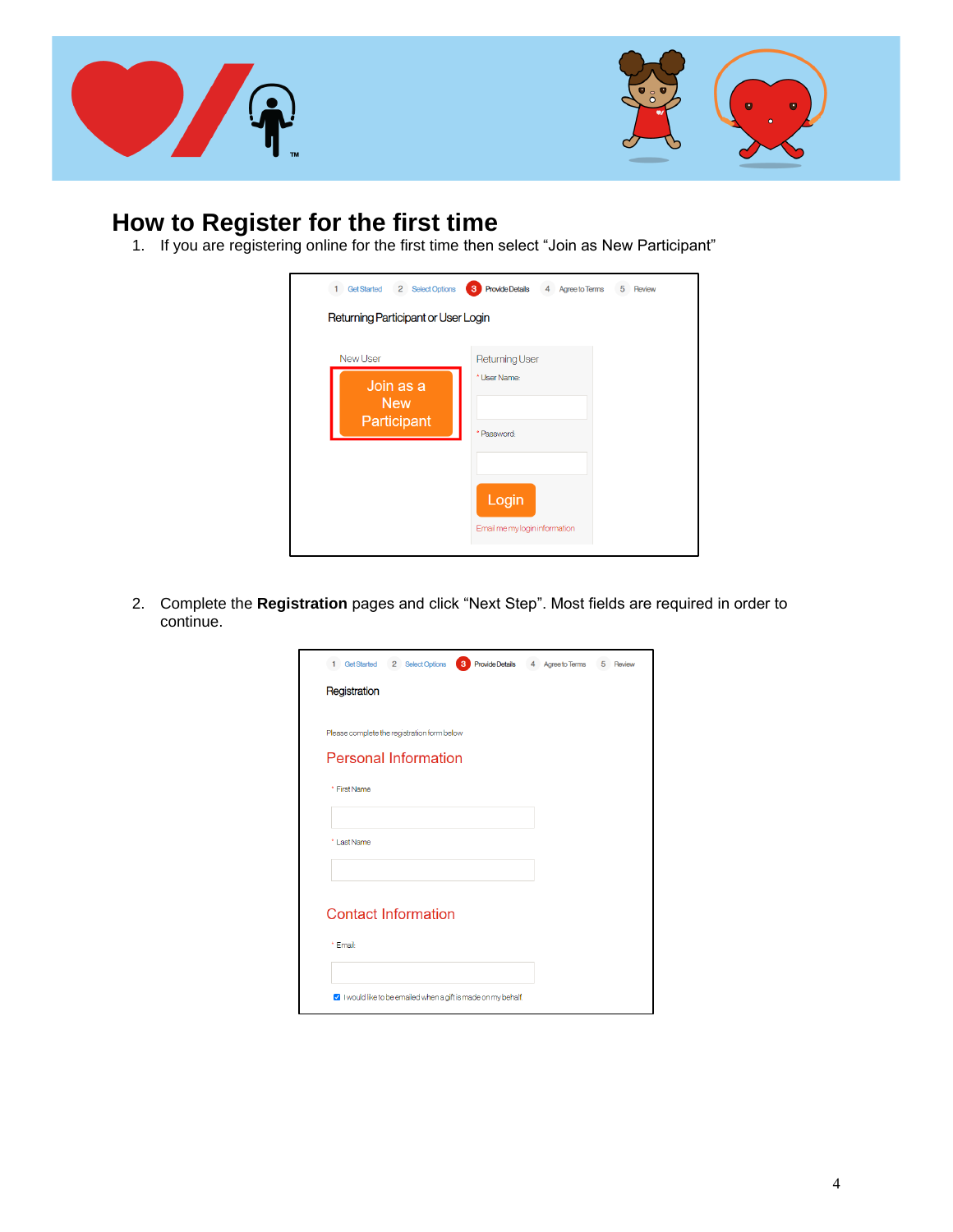

- 3. Read and agree to the **Participation Waiver** by clicking the check box at the bottom. Click "Next Step".
- 4. Confirm your **Registration Summary** is correct. Click "Complete Registration".

| You have configured 1 registration.         |                                                  |                           |
|---------------------------------------------|--------------------------------------------------|---------------------------|
| <b>HSFCTest_Lauren</b><br>Test <sub>2</sub> |                                                  |                           |
| 0000-08-<br>[Edit]                          | Participation Type:<br><b>Student Fundraiser</b> | \$0.00                    |
|                                             | Self Donation Amount                             | \$0.00                    |
|                                             |                                                  | Participant Total: \$0.00 |
| The current total cost is                   |                                                  | \$0.00                    |

5. You are now registered! Click "Access Your Participant Centre". You will receive an email confirming your online registration information.

| <b>Thanks for Registering</b>                                                                                       |                                                  |                           |
|---------------------------------------------------------------------------------------------------------------------|--------------------------------------------------|---------------------------|
| Thank you for registering for F22_Jump_TEST!<br>A confirmation email has been sent to laurenhunter0630+2@gmail.com. |                                                  |                           |
| <b>Registration Summary</b>                                                                                         |                                                  |                           |
| <b>HSFCTest_Lauren</b><br>Test <sub>2</sub>                                                                         |                                                  |                           |
|                                                                                                                     | Participation Type:<br><b>Student Fundraiser</b> | \$0.00                    |
|                                                                                                                     | <b>Extra Gift:</b>                               | \$0.00                    |
|                                                                                                                     |                                                  | Participant Total: \$0.00 |
|                                                                                                                     |                                                  |                           |
|                                                                                                                     | Register another child                           |                           |
|                                                                                                                     | <b>Access your Participant Centre</b>            |                           |
|                                                                                                                     |                                                  |                           |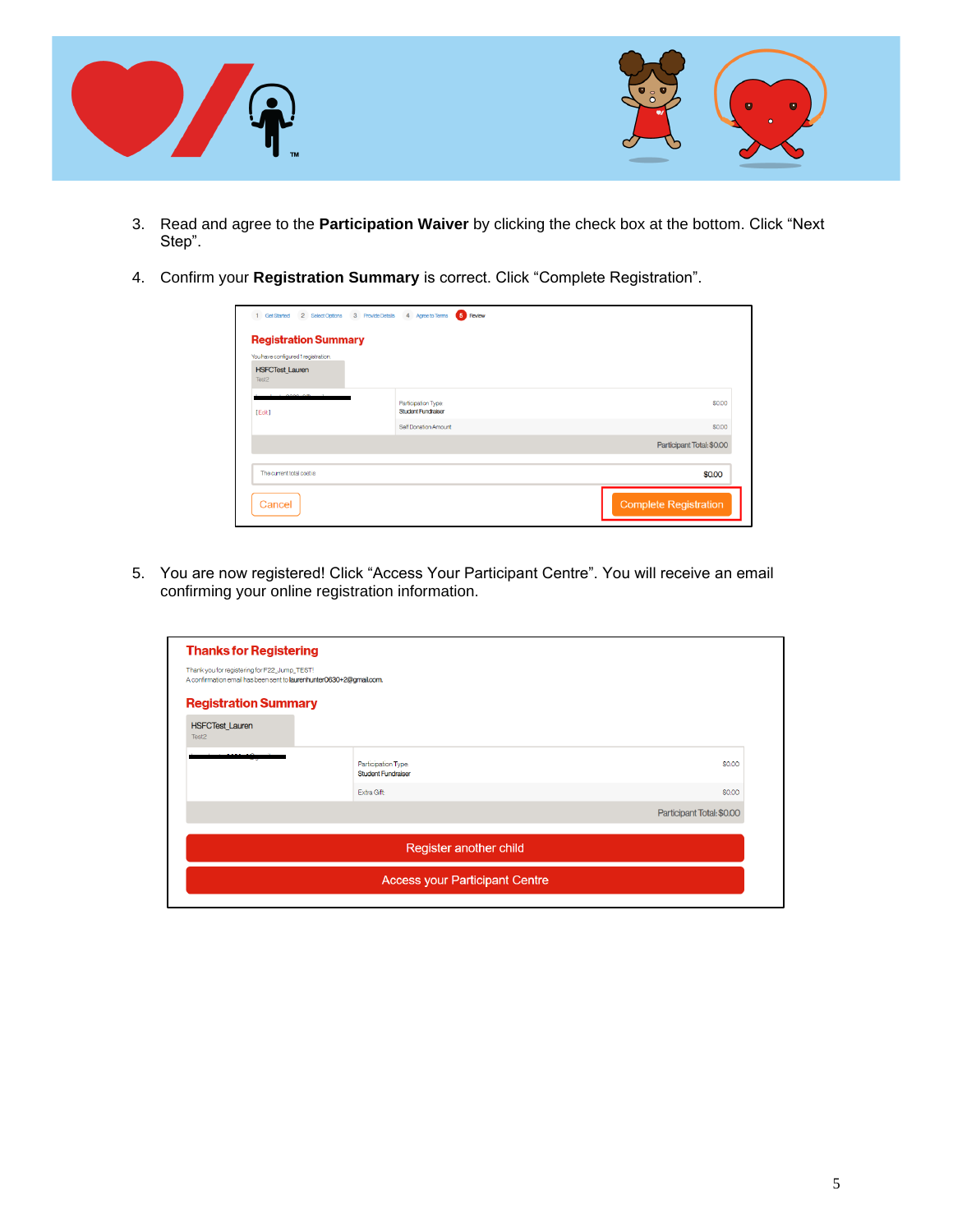

### <span id="page-5-0"></span>**How to Register as a returning student participant if you forget your Username and Password**

1. If you do not remember your **Username** and/or **Password** then click "Email me my login information"

| Returning Participant or User Login<br><b>New User</b><br><b>Returning User</b><br>* User Name:<br>Join as a<br><b>New</b><br>Participant<br>* Password:<br>Login<br>Email me my login information | 2 Select Options<br><b>Get Started</b> | <b>3</b> Provide Details<br>4 Agree to Terms<br>5 Review |
|----------------------------------------------------------------------------------------------------------------------------------------------------------------------------------------------------|----------------------------------------|----------------------------------------------------------|
|                                                                                                                                                                                                    |                                        |                                                          |
|                                                                                                                                                                                                    |                                        |                                                          |
|                                                                                                                                                                                                    |                                        |                                                          |
|                                                                                                                                                                                                    |                                        |                                                          |
|                                                                                                                                                                                                    |                                        |                                                          |

2. Enter the email address that was used for your previous registration and click "Send User Name"

| Returning Participant or User Login | 1 GetStarted 2 SelectOptions 3 ProvideDetails 4 Agree to Terms<br>5 Review |
|-------------------------------------|----------------------------------------------------------------------------|
| New User<br>Join as a<br><b>New</b> | <b>Returning User</b><br>* User Name:                                      |
| Participant                         | * Password:                                                                |
|                                     | Login<br>Email me my login information                                     |
|                                     | *Email:                                                                    |
|                                     | <b>Send User</b><br><b>Name</b>                                            |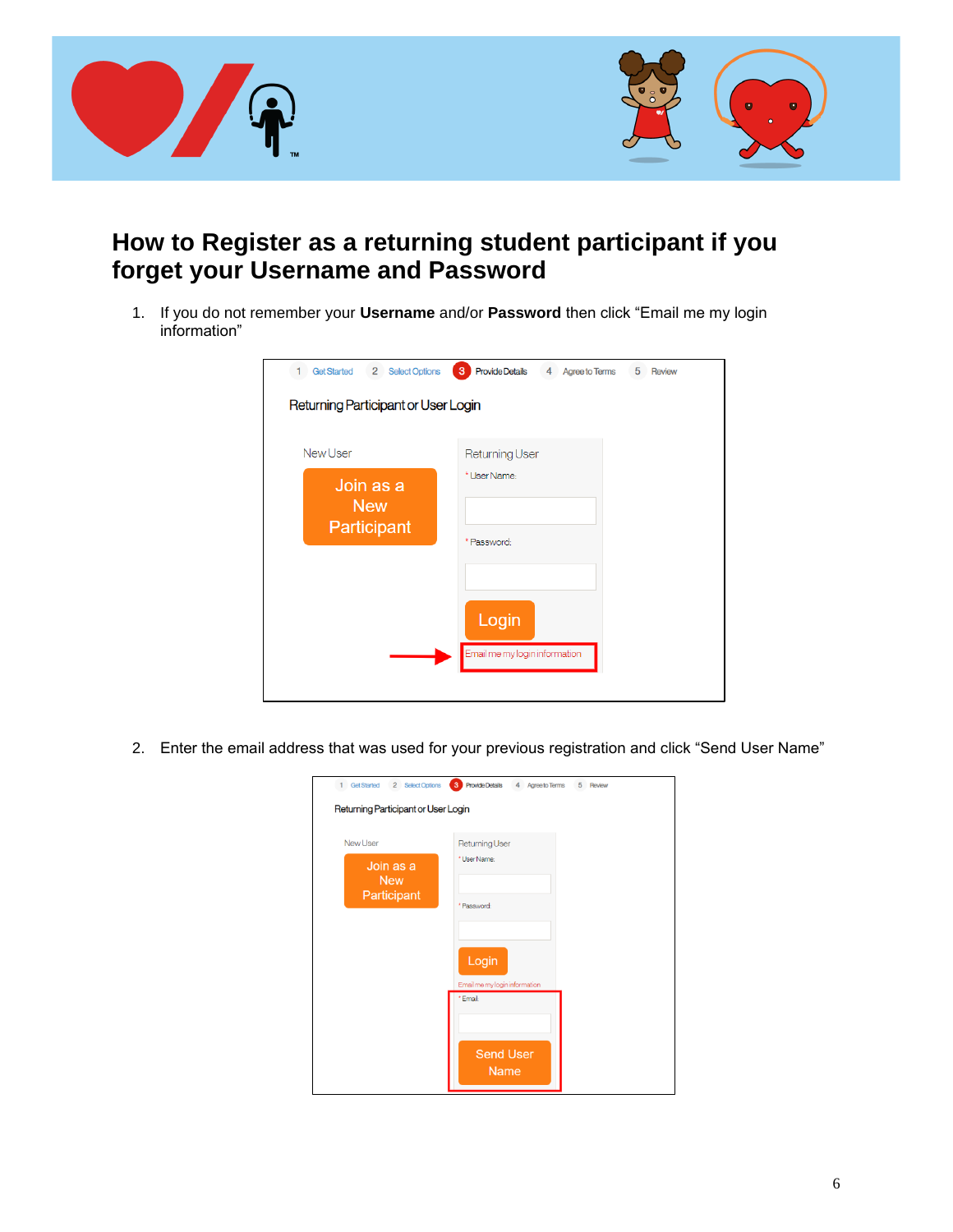



3. Open your email and you will see an email from Heart & Stroke providing you with your User Name. Click "Set or reset my password now"



4. You will be redirected back to the Jump Rope for Heart website where you can set a new password and a password hint. Click "Submit"

| Heart&Stroke.                                                                                                   |                  |  |          |
|-----------------------------------------------------------------------------------------------------------------|------------------|--|----------|
|                                                                                                                 |                  |  | Français |
| <b>User Login &gt; Reset Password</b><br>* User Name:<br>* New Password:<br>*Retype Password:<br>Password Hint: | testlaurenhunter |  |          |
| <b>Submit</b>                                                                                                   |                  |  |          |
|                                                                                                                 |                  |  |          |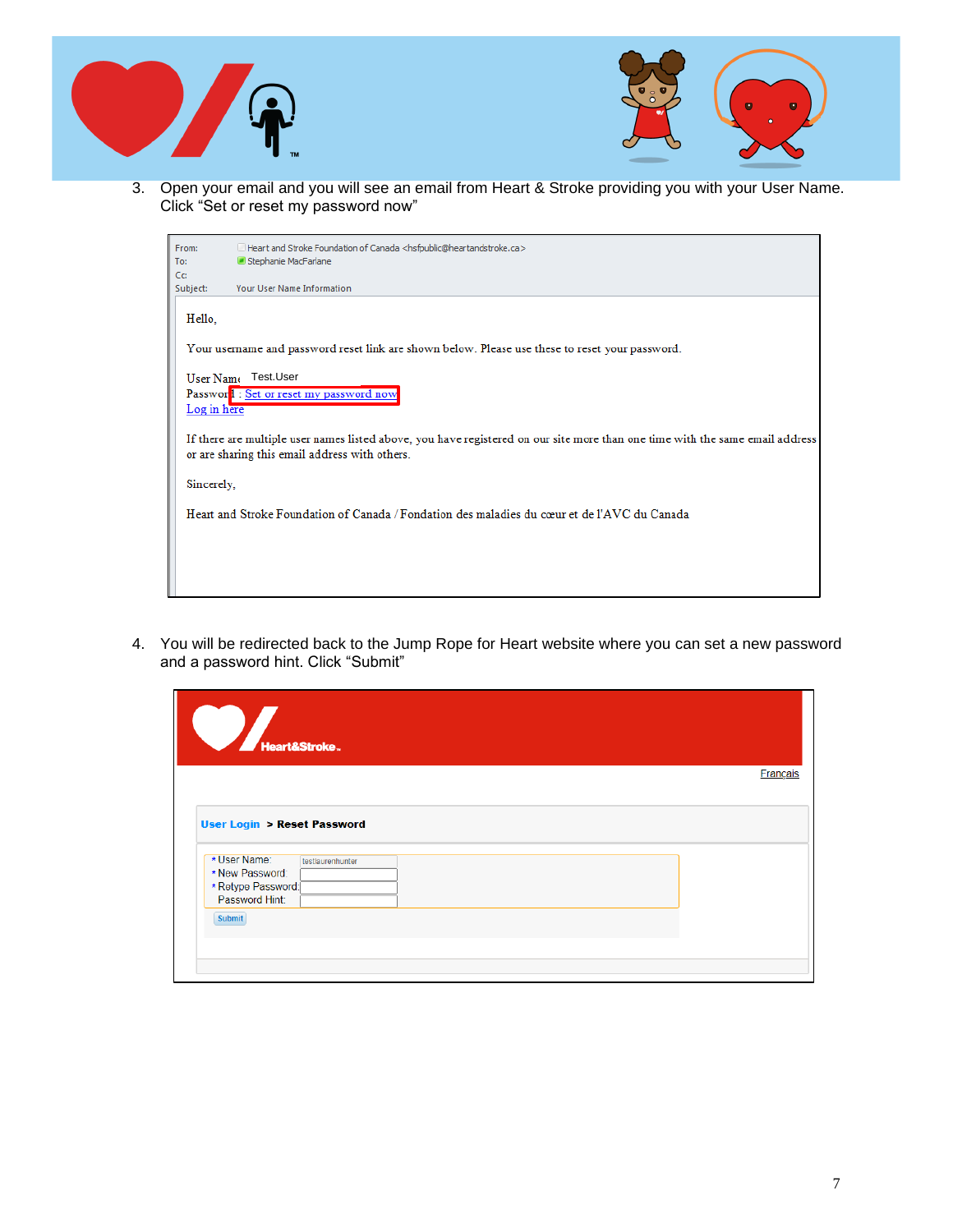



5. You will be redirected back to the Homr Page and will be logged in. Click "JOIN US" and repeat steps 2 and 3 listed earlier.



6. Complete the **Registration** pages and click "Next Step". Most fields are required in order to continue.

| <b>3</b> Provide Details 4 Agree to Terms<br>1 Get Started 2 Select Options | 5 Review |
|-----------------------------------------------------------------------------|----------|
| Registration                                                                |          |
|                                                                             |          |
| Please complete the registration form below                                 |          |
| <b>Personal Information</b>                                                 |          |
| * First Name                                                                |          |
|                                                                             |          |
| * Last Name                                                                 |          |
|                                                                             |          |
|                                                                             |          |
| <b>Contact Information</b>                                                  |          |
| * Fmail:                                                                    |          |
|                                                                             |          |
| V I would like to be emailed when a gift is made on my behalf.              |          |

7. Read and agree to the **Participation Waiver** by clicking the check box at the bottom. Click "Next Step".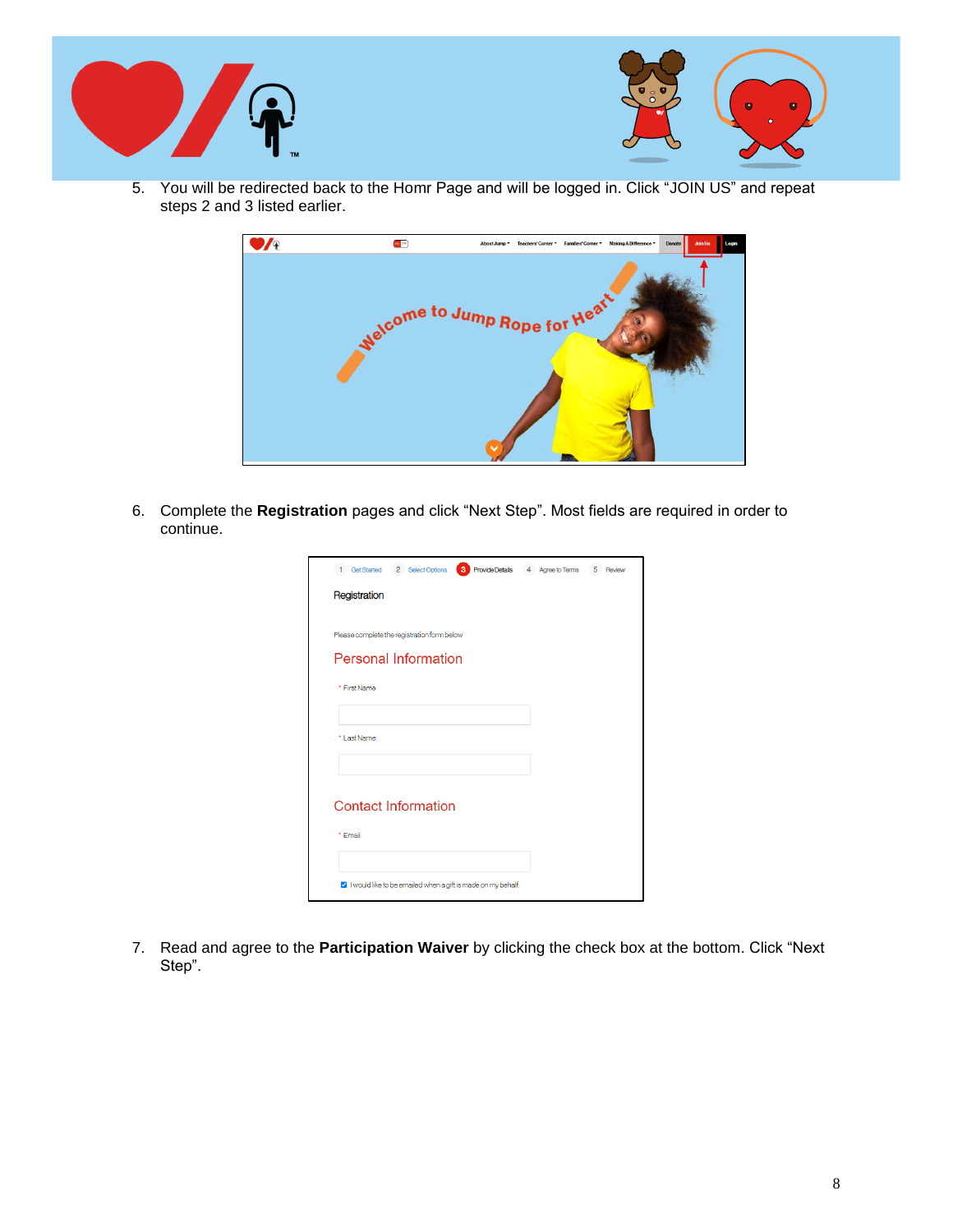



8. Confirm your **Registration Summary** is correct. Click "Complete Registration".

| You have configured 1 registration.         |                                                  |                           |
|---------------------------------------------|--------------------------------------------------|---------------------------|
| <b>HSFCTest_Lauren</b><br>Test <sub>2</sub> |                                                  |                           |
| [Edit]                                      | Participation Type:<br><b>Student Fundraiser</b> | \$0.00                    |
|                                             | Self Donation Amount                             | \$0.00                    |
|                                             |                                                  | Participant Total: \$0.00 |
| The current total cost is                   |                                                  | \$0.00                    |

9. You are now registered! Click "Access Your Participant Centre". You will receive an email confirming your online registration information.

| <b>Thanks for Registering</b>                                                                                       |                                                  |                           |
|---------------------------------------------------------------------------------------------------------------------|--------------------------------------------------|---------------------------|
| Thank you for registering for F22_Jump_TEST!<br>A confirmation email has been sent to laurenhunter0630+2@gmail.com. |                                                  |                           |
| <b>Registration Summary</b>                                                                                         |                                                  |                           |
| <b>HSFCTest Lauren</b><br>Test <sub>2</sub>                                                                         |                                                  |                           |
|                                                                                                                     | Participation Type:<br><b>Student Fundraiser</b> | \$0.00                    |
|                                                                                                                     | Extra Gift:                                      | \$0.00                    |
|                                                                                                                     |                                                  | Participant Total: \$0.00 |
|                                                                                                                     | Register another child                           |                           |
|                                                                                                                     | <b>Access your Participant Centre</b>            |                           |
|                                                                                                                     |                                                  |                           |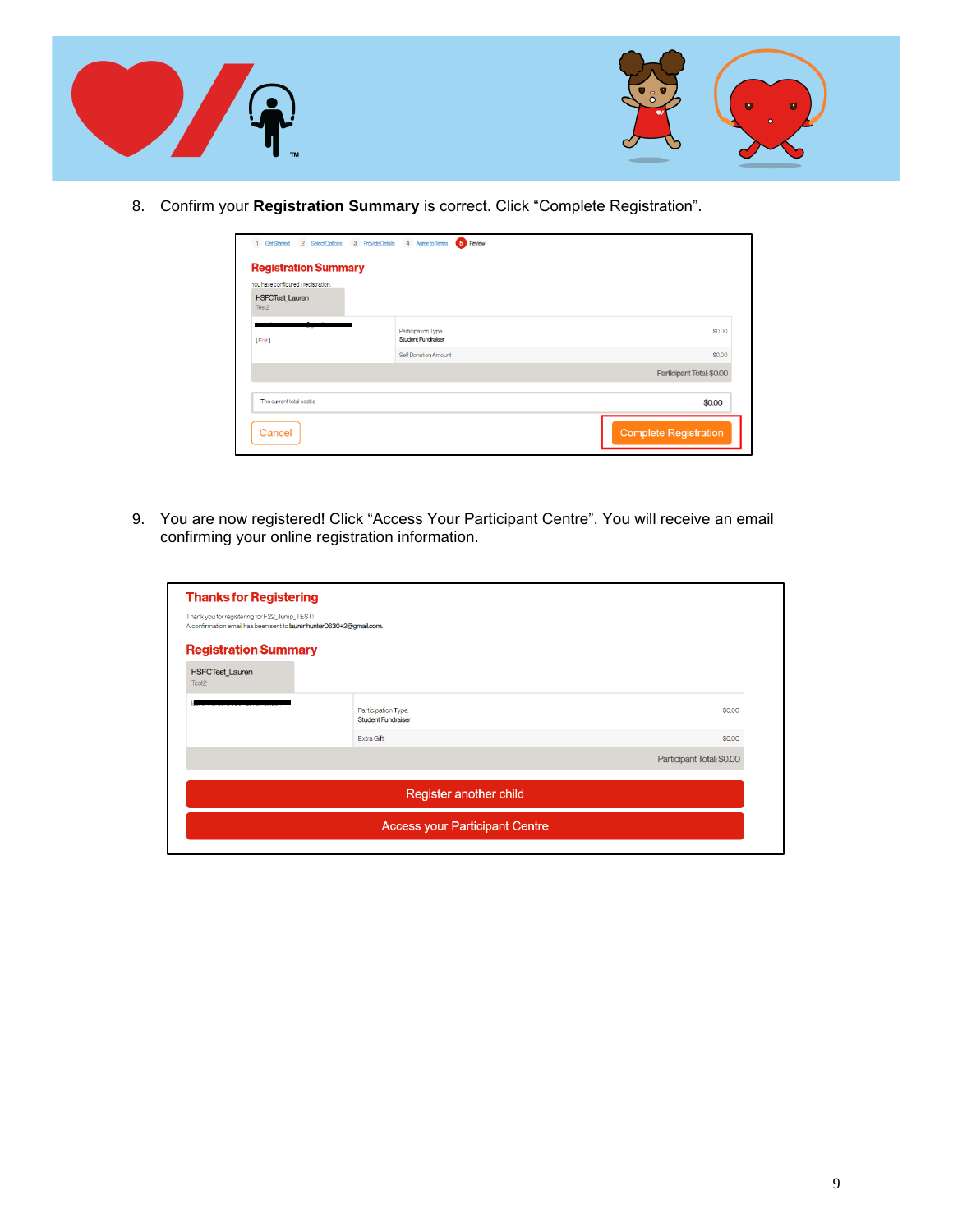

### <span id="page-9-0"></span>**How to Register as a returning student participant if remember you User Name and Password**

1. If you remember your **User Name** and **Password** then please enter them in the appropriate fields and click "Login"

| 2 Select Options<br><b>Get Started</b> | 3<br><b>Provide Details</b><br>4 Agree to Terms | 5 Review |  |
|----------------------------------------|-------------------------------------------------|----------|--|
| Returning Participant or User Login    |                                                 |          |  |
| <b>New User</b><br>Join as a           | <b>Returning User</b><br>* User Name:           |          |  |
| <b>New</b><br>Participant              | testuser                                        |          |  |
|                                        | * Password:                                     |          |  |
|                                        |                                                 |          |  |
|                                        | Login<br>Email me my login information          |          |  |
|                                        |                                                 |          |  |

2. Complete the **Registration** pages and click "Next Step". Most fields are required in order to continue.

| 1 Get Started 2 Select Options<br><b>Provide Details</b><br>3  | 4 Agree to Terms | 5 Review |
|----------------------------------------------------------------|------------------|----------|
| Registration                                                   |                  |          |
|                                                                |                  |          |
| Please complete the registration form below                    |                  |          |
| <b>Personal Information</b>                                    |                  |          |
| * First Name                                                   |                  |          |
|                                                                |                  |          |
| * Last Name                                                    |                  |          |
|                                                                |                  |          |
|                                                                |                  |          |
| <b>Contact Information</b>                                     |                  |          |
| * Email:                                                       |                  |          |
|                                                                |                  |          |
| V I would like to be emailed when a gift is made on my behalf. |                  |          |

3. Read and agree to the **Participation Waiver** by clicking the check box at the bottom. Click "Next Step".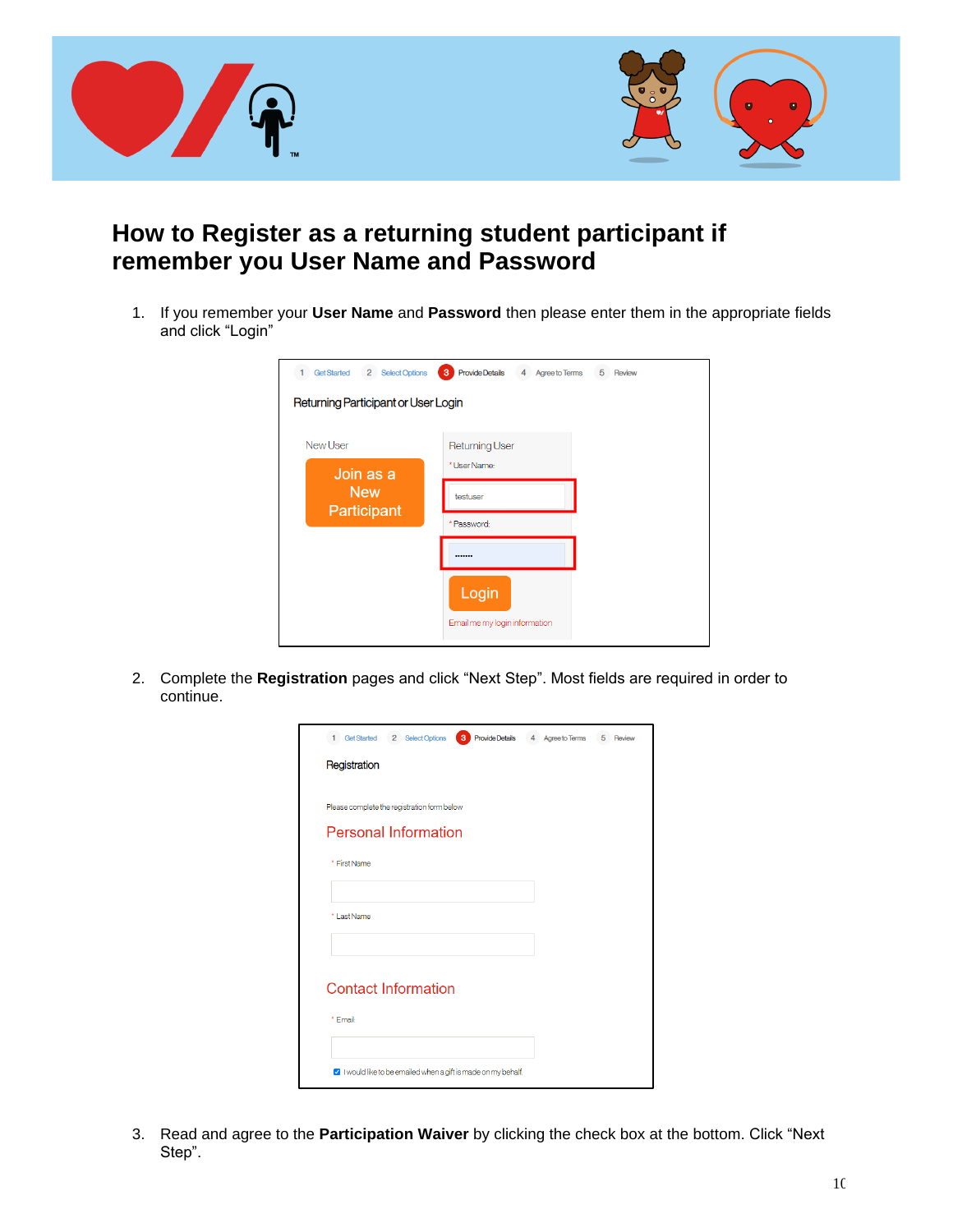



4. Confirm your **Registration Summary** is correct. Click "Complete Registration".

| <b>Registration Summary</b><br>You have configured 1 registration. |                                                  |                           |
|--------------------------------------------------------------------|--------------------------------------------------|---------------------------|
| <b>HSFCTest_Lauren</b><br>Test <sub>2</sub>                        |                                                  |                           |
| www.conc.com.com<br>[Edit]                                         | Participation Type:<br><b>Student Fundraiser</b> | \$0.00                    |
|                                                                    | Self Donation Amount                             | \$0.00                    |
|                                                                    |                                                  | Participant Total: \$0.00 |
| The current total cost is                                          |                                                  | \$0.00                    |

5. You are now registered! Click "Access Your Participant Centre". You will receive an email confirming your online registration information.

| <b>Thanks for Registering</b>                                                                                       |                                                  |                           |
|---------------------------------------------------------------------------------------------------------------------|--------------------------------------------------|---------------------------|
| Thank you for registering for F22 Jump TEST!<br>A confirmation email has been sent to laurenhunter0630+2@gmail.com. |                                                  |                           |
| <b>Registration Summary</b>                                                                                         |                                                  |                           |
| <b>HSFCTest_Lauren</b><br>Test <sub>2</sub>                                                                         |                                                  |                           |
|                                                                                                                     | Participation Type:<br><b>Student Fundraiser</b> | \$0.00                    |
|                                                                                                                     | Extra Gift:                                      | \$0.00                    |
|                                                                                                                     |                                                  | Participant Total: \$0.00 |
|                                                                                                                     | Register another child                           |                           |
|                                                                                                                     | <b>Access your Participant Centre</b>            |                           |

6. Using your Participant Centre, you can send fundraising emails to your friends and family as well as customize your Personal Page. Specific instructions on how to send fundraising emails can be found in the Tools section of your Participant Centre.